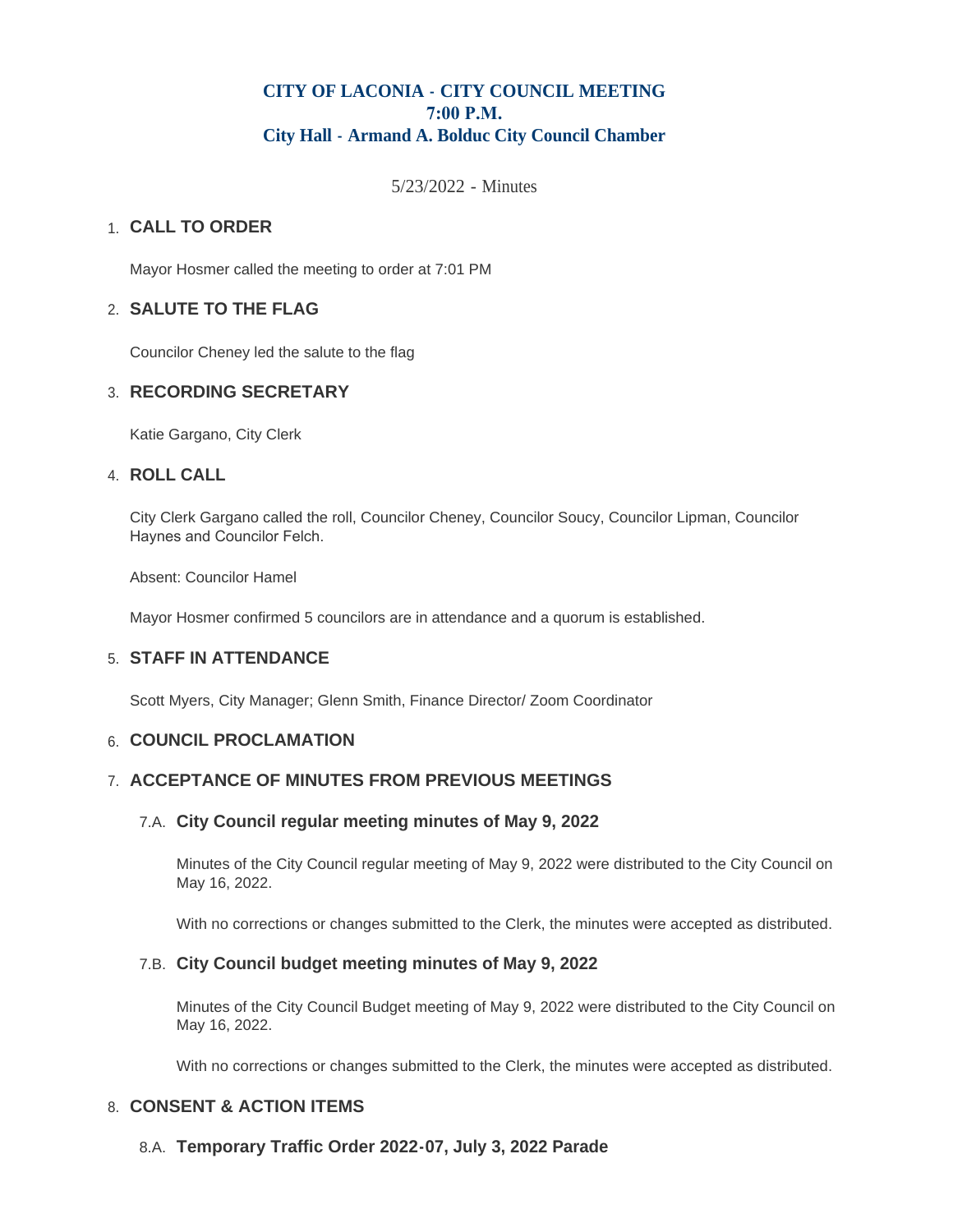Laconia Parks & Recreation has submitted a request for a Temporary Traffic Order for the Laconia July 3, 2022 parade and festivities from 8:00 am to 11:00 pm.

Councilor Felch made a motion to approve Temporary Traffic Order 2022-07, July 3, 2022 parade and festivities to be held on July 3, 2022 from 8:00 am to 11:00 pm. Seconded by Councilor Haynes. **Discussion:** Councilor Haynes asked if this was the same route as last year. Manager Myers confirmed yes, it was the same route as last year. The *motion passed with all in favor.*

# **Request from Laconia Motorcycle Week Association for approval of a Hill Climb on**  8.B. **Tower Street to be held Tuesday, June 14, 2022 from 10:30 am to 1:30 pm in connection with Laconia Motorcycle Week 2022, and to request a waiver of all City fees associated with the event**

Laconia Motorcycle Week Association has requested permission to hold a hill climb on Tower Street on Tuesday, June 14, 2022 from 10:30 am to 1:30 pm in connection with Laconia Motorcycle Week 2022. This event will be facilitated by the United States Classic Racing Association and will be an exhibition race with vintage motorcycles. The event is fully insured. This is a recurring event. The Special Events Review Committee approved the event at their May 4, 2022 meeting.

Charlie St. Clair approached the Council to make an amendment to the time, it was supposed to be until 2:00 PM.

Councilor Soucy made a motion to approve the request for approval of a hill climb on Tower Street to be held Tuesday, June 14, 2022 from 10:30 am to 2:00 pm in connection with Laconia Motorcycle Week 2022, and to waive all City fees associated with the event. Seconded by Councilor Cheney. **Discussion:** Councilor Lipman asked Mr. St. Clair if the fees are usually waived for this event. Mr. St. Clair replied yes. Manager Myers confirmed the only license they would need would be for an outdoor loudspeaker. Mr. St. Clair stated that any proceeds from the event will be put into the Motorcycle Week Association fund. They do have an ambulance detail for the event that the Association pays for. The *motion passed with all in favor.*

### **Request from Laconia Motorcycle Week Association to waive fees for a Bike Show**  8.C. **and Swap Meet to be held June 17, 2022 at Opechee Park from 7 am to 3 pm**

The Laconia Motorcycle Week Association Bike Show and Swap Meet is an annual recurring event. The Association has requested that the City waive vendor fees and all other City fees in connection with the event. The Parks and Recreation Commission approved the event at their March 21, 2022 meeting, and the Special Events Review Committee approved the event at their May 4, 2022 meeting.

Councilor Cheney made a motion to approve the request from Laconia Motorcycle Week Association to waive vendor and all other City fees for a Bike Show and Swap Meet to be held June 17, 2022 at Opechee Park. Seconded by Councilor Felch. **Discussion:** Councilor Lipman asked if the fees have been waived in the past for this event. Mr. St. Clair replied yes, typically there are very few vendors who participate, and this is an event that occurs every year. The *motion passed with all in favor.*

### **Lakes Region Rotary Club - Request to waive fees associated with the 9th Annual**  8.D. **Charity Car Show**

On July 23, 2022 the Lakes Region Rotary Club will be holding their 9th Annual Charity Car Show at the former Faro's Italian Grille property on Endicott St. North in the Weirs. The Lakes Region Rotary Club is a 501(c)(3) organization, and they will be awarding a portion of the proceeds from this event to local charities. This is a recurring event.

Councilor Felch made a motion to approve the request from the Lakes Region Rotary Club to waive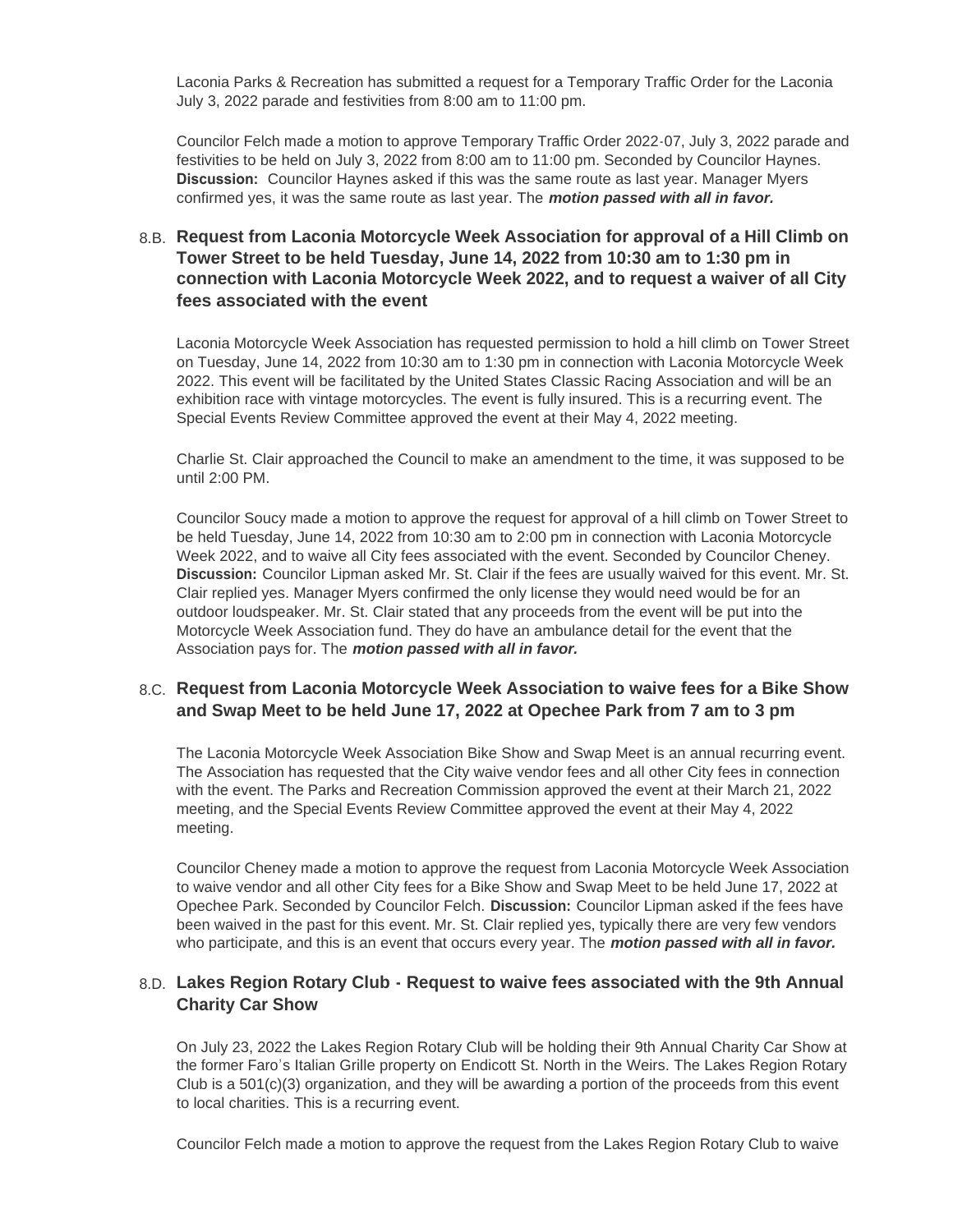City fees associated with their 9th Annual Charity Car Show to be held on July 23, 2022. Seconded by Councilor Cheney. **Discussion:** Councilor Lipman asked about the waiver of the fees. Manager Myers confirmed this is the same as years past, and because the money is going to local charities they like waiving the event fees. The *motion passed with all in favor.*

# **CITIZEN COMMENTS FOR MATTERS NOT ON THE AGENDA** 9.

No one in person approached the podium and no one online raised their hand to speak.

### **INTERVIEWS** 10.

## 11. NOMINATIONS, APPOINTMENTS & ELECTIONS

- **COMMUNICATIONS** 12.
- **PUBLIC HEARINGS** 13.
- **PRESENTATIONS** 14.

### **MAYOR'S REPORT** 15.

Mayor Hosmer mentioned that the Executive Council approved the land swap with the State of NH. His understanding is that the swap may be happening very soon. He also mentioned that the Coffee Festival held this past weekend was a great event, very well attended, with lots of vendors, lots of locals and out of towners. There was a great turnout and he was very happy to see it be a success.

## **COUNCIL COMMENTS** 16.

Executive Councilor Kenney gave an update to the City Council on the State's property, regarding the sale of the property. CVRE is meeting on a weekly basis, they are working with several groups discussing the qualifications. The group is looking for multipage proposals to impress the State's Governor and Executive Council and to impress the City. There is no commitment for a timeline at this point. There is a website that CVRE has put together and it has already had over 100 hits. The sale must go through an open bid process. There is audio available of the Executive Council when they hold their meetings if anyone wants to listen to them on the State's website.

Mayor Hosmer thanked Councilor Kenney for giving an update on the property to the City Council.

Councilor Cheney commented on how helpful Councilor Kenney has been for the City over the years and thanked him.

Councilor Haynes wanted to echo the Mayor's comments about the Coffee Festival as well.

Councilor Soucy mentioned that he knows the Pumpkin Festival needs significant support and he wants to see the City help support the event. He thinks the City's Parks and Rec Department should be a part of it.

Mayor Hosmer hasn't had a conversation with the Chamber of Commerce about whether the City should have direct involvement.

### **COMMITTEE REPORTS** 17.

#### **FINANCE (Lipman (Chair), Hamel, Cheney)** 17.A.

**WOW Trail Funding** 17.A.i.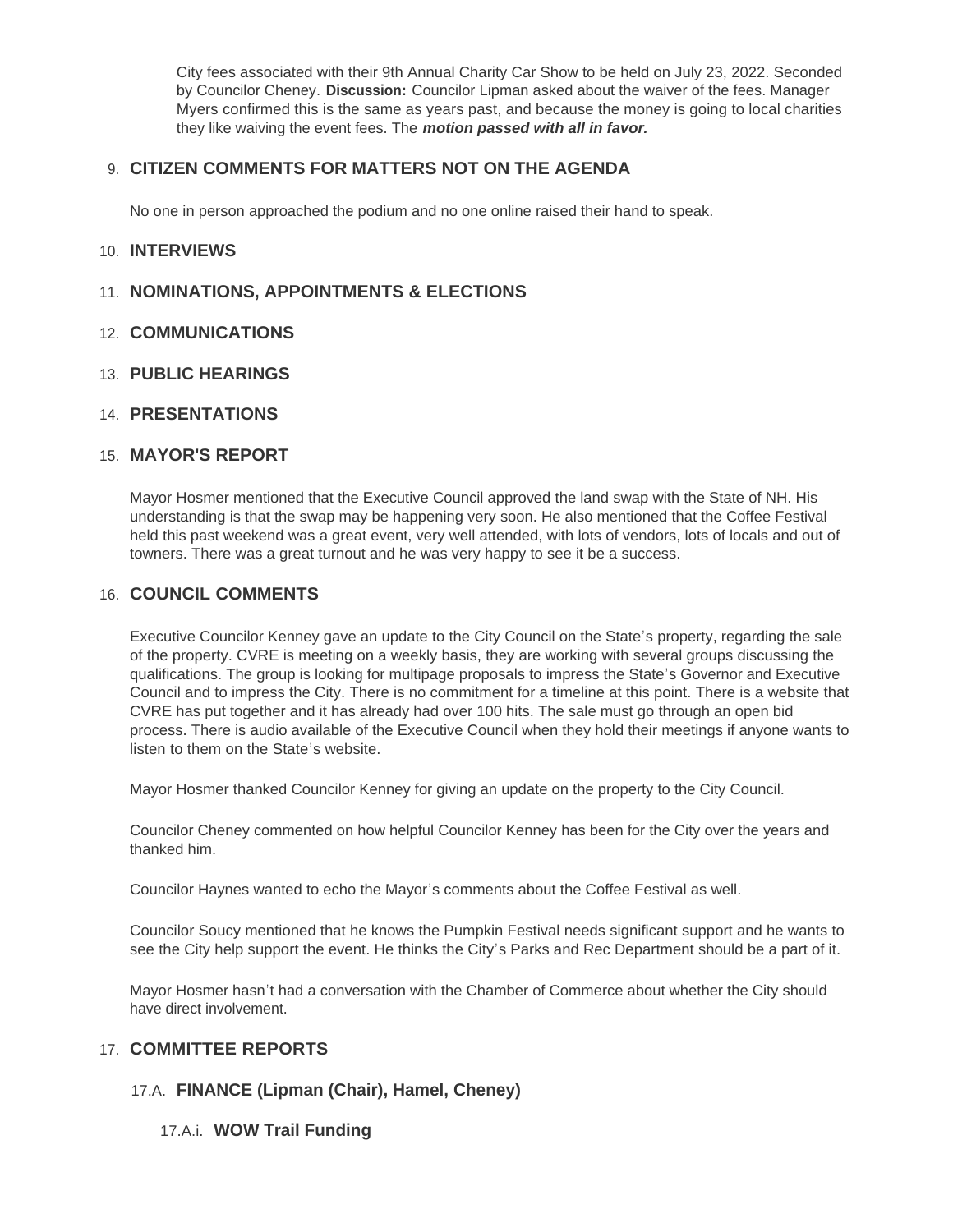- 17.A.ii. Downtown TIF Financing
- **PUBLIC SAFETY (Cheney (Chair), Soucy, Lipman)** 17.B.
- **GOVERNMENT OPERATIONS & ORDINANCES (Soucy (Chair), Felch, Cheney)** 17.C.
	- **Review of Chapter 167, Noise and Chapter 161 Licensing as it pertains to**  17.C.i. **outdoor sound equipment and loudspeakers**
	- **Ordinance Amending Chapter 221, Vehicles and Traffic/Parking on Sublawns** 17.C.ii.
	- **Procedural review of grant applications** 17.C.iii.
	- **Regulation of Short Term Residential Rental Businesses** 17.C.iv.
	- 17.C.v. Proposed Historic Overlay District
	- 17.C.vi. Scenic Road Motorcycle Noise Petition
	- **Use of public property by for-profit entities** 17.C.vii.
	- 17.C.viii. Short Term Rentals
	- **Naming privilege's to public areas** 17.C.ix.
- **LAND & BUILDINGS (Hamel (Chair), Haynes, Felch)** 17.D.
	- 17.D.i. Downtown parking garage
	- 17.D.ii. Repair & maintenance of City buildings
	- 17.D.iii. Plan for the DPW Compound
- **PUBLIC WORKS (Haynes (Chair), Felch, Soucy)** 17.E.
	- 17.E.i. Retaining Wall Policy
	- **Discussion for converting from a manual to an automated solid waste**  17.E.ii. **curbside collection service**
- **APPOINTMENTS (Councilors Soucy (Chair), Cheney and Haynes)** 17.F.

### **LIAISON REPORTS** 18.

# **CITIZENS REQUESTS TO COMMENT ON CURRENT AGENDA ITEMS** 19.

Charlie St. Clair mentioned that there is a lot of support in the community for the Pumpkin Festival. He also wanted to talk about the Centenary Avenue bridge in the Weirs. He was not present for the meeting when the Council discussed this item but he did watch it on Zoom. He wanted to remind the Council of the history of the use of that bridge in the winter; it has never been used in the winter and it has never been plowed. If anyone needs access to the other side of the bridge, they can drive through the area in front of the Weathervane during the winter.

# **CITY MANAGER'S REPORT** 20.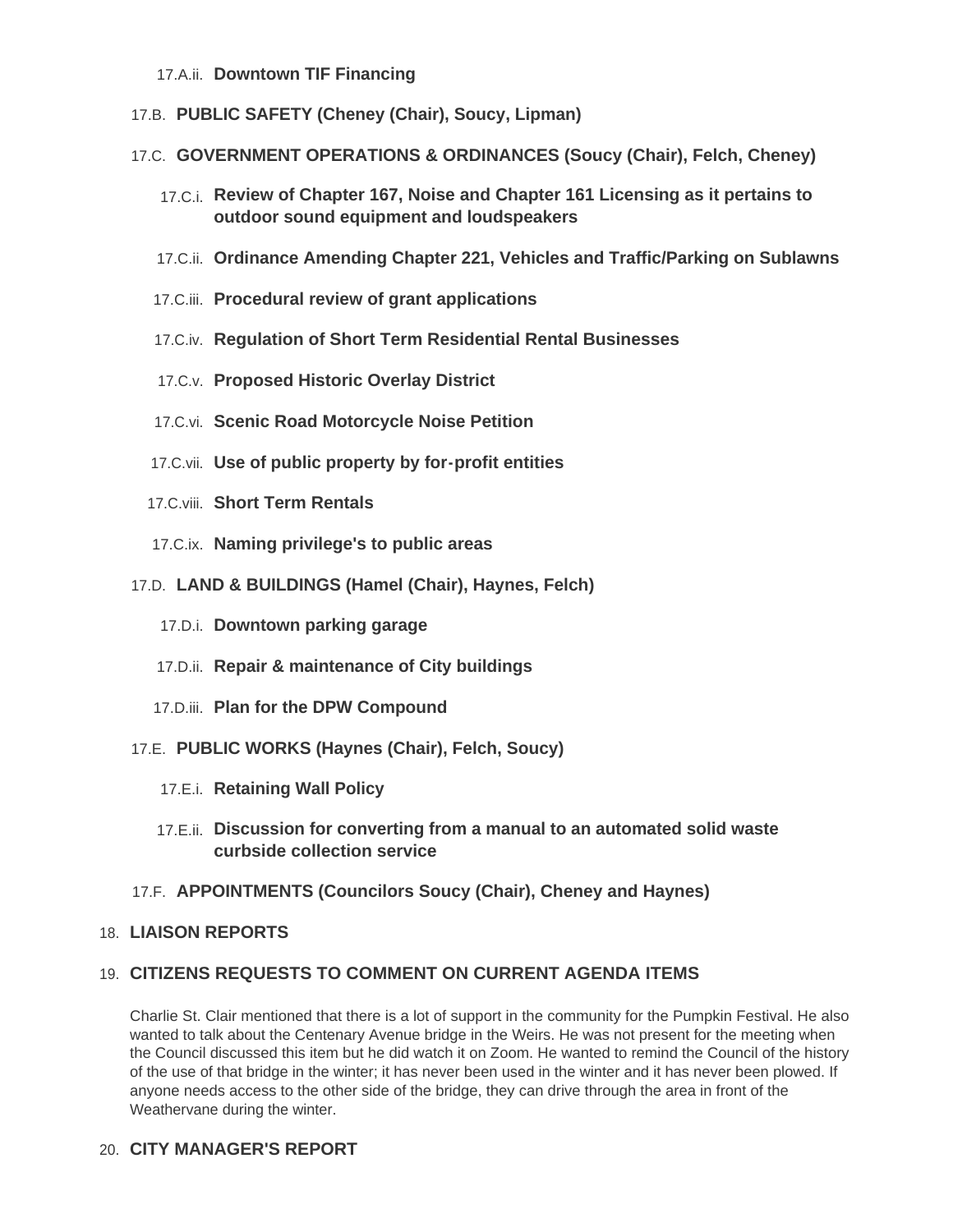# **Project Updates Report** 20.A.

Manager Myers mentioned in Saturday's Laconia Daily Sun in the "Today in History" section there is an article written about the parking garage. He encouraged Councilors to go online and read it if they hadn't already seen it.

Manager Myers then presented the Project Updates Report to the Council. The full report can be found attached to the May 23, 2022 Council agenda on the City's website. Highlights from the Project Updates Report include: Final paving has been completed on Union Ave (Stark to Lake), the replacement of a failed section of drainage on Weirs Blvd is complete, Franklin Street Phase 2 construction is scheduled to begin in June, and Park Construction continues work on the Elm Street Sewer project. Also, the crews will be working on side streets and then complete the work on Elm Street at the end of the school year. Project completion is expected in August. Weirs Beach Restoration: This project hit a stalemate with the State looking to require a water garden element to be constructed and used as an educational opportunity on filtering storm water as part of the mitigation for the beach restoration. The City's position is that during the reconstruction of Lakeside Avenue, we made significant improvements to drainage and identified/corrected illicit sewer connections which greatly improved the quality of water entering the lake. During the Covid period, this project fell off to the side. Staff will refocus on moving this project ahead.

# **Monthly Economic Development Report** 20.B.

Manager Myers presented the monthly Economic Development Report to the City Council. The full report can be found attached to the May 23, 2022 Council agenda on the City's website. Highlights of the report include: Laconia's unemployment rate for the month of March 2022 was 2.6 % compared to 5.4 % in March 2021. The CPIU for the month of April is 8.3 %. A table is included in the report showing the history of inflation over the past couple of years.

Councilor Lipman asked if Councilor Kenney could be any help to him on the Beach Restoration project with DES. Manager Myers replied that the issue is DES has never seen a restoration project like this one before and it is going to take a lot of research and planning to make sure that we aren't replenishing the beach every 10 years until the problem gets solved. Something else they maybe able to tie this project in with is the Weirs Channel and that will involve working with the Army Corps of Engineers with the State. Manager Myers speaks with Councilor Kenney every three to four months to discuss projects in the City and, if needed, he is sure Councilor Kenney would be a great resource to use.

# **NEW BUSINESS** 21.

# **Ordinance 2022-194-16, 24 - Proposal to increase solid waste fees** 21.A.

The cost of transporting and disposing of solid waste is increasing. Landfill/incinerator space is a commodity and tipping fees for 2023 are increasing by over \$7 per ton. Additionally, hauling fees are increasing due to inflation and the cost of fuel. The disposal costs for household trash in 2023 will be at least \$101/ton. The current fee for household type trash is \$94/ton. Thus, in 2023 the City will be in arrears by at least \$7 for every ton brought by a paying customer to the Transfer Station.

| Calendar year | Hauling costs (WM)* | Disposal cost & add.<br>hauling cost | Total cost per ton |
|---------------|---------------------|--------------------------------------|--------------------|
| 2021          | \$16.77             | <b>INA</b>                           | INA                |
| 2022          | \$17.81             | <b>INA</b>                           | INA                |
| 2023          | \$19.20             | \$82.70                              | \$101.90           |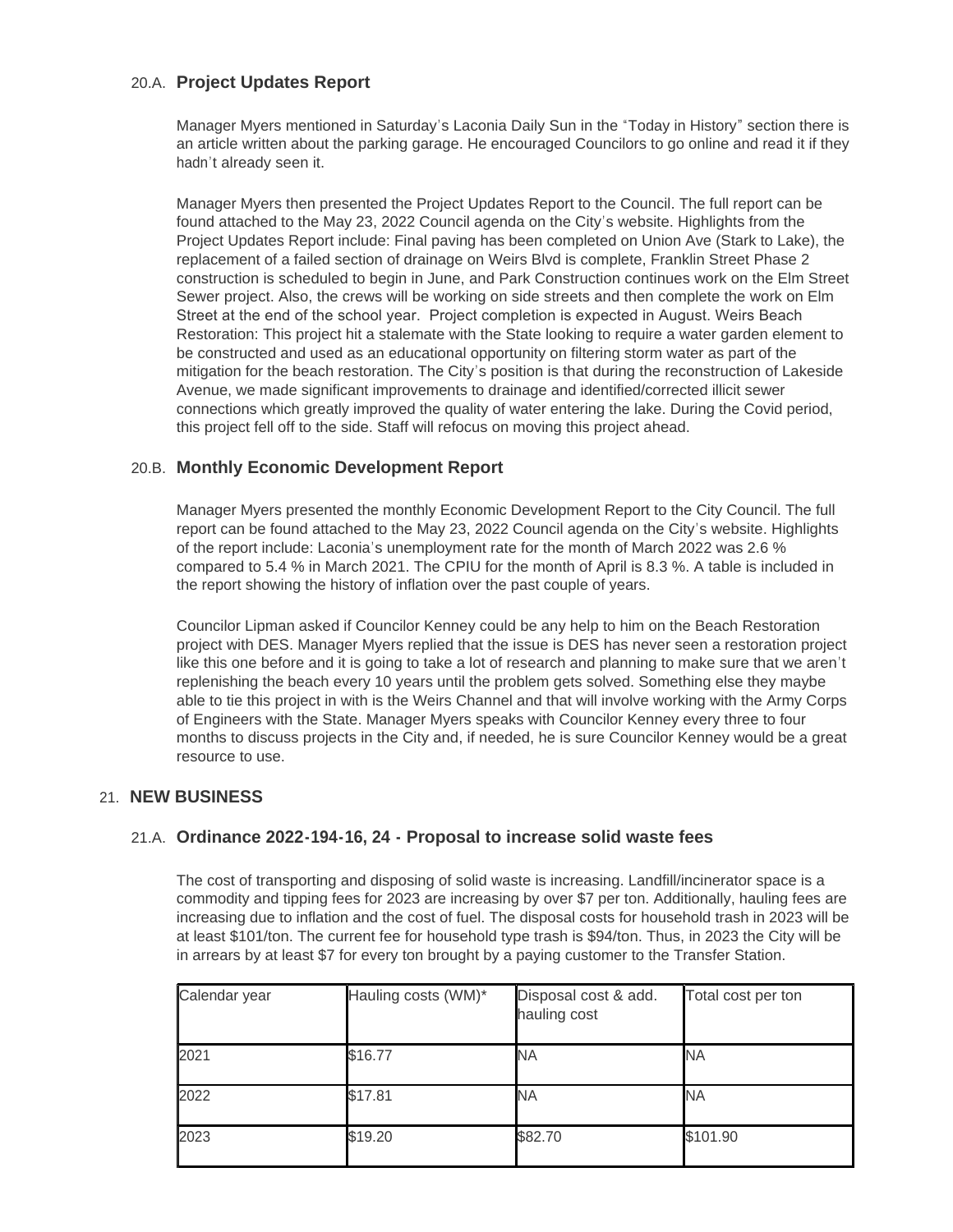| 2024 | \$20.00   | \$86.76  | \$106.76 |
|------|-----------|----------|----------|
| 2025 | $$21.20+$ | \$91.03  | \$112.23 |
| 2026 | $$23.32+$ | \$95.51  | \$118.83 |
| 2027 | $$25.25+$ | \$100.20 | \$125.45 |

#### **\* Fee adjusts annually for cost of inflation + 1% and twice annually based on cost of diesel. Assumed 5% inflation + Assumed price of fuel stabilizes**

The cost of disposing of construction and demolition debris, tires, white goods and electronics is also increasing. There is a chart in the May 23, 2022 agenda materials to show the current fees compared to the proposed increases to take effect on July 1, 2022 and the date the last time the fee was increased.

The household trash fee increases will not affect any customer who brings in 100 lbs or less of household trash as their fee will remain \$5. The proposed fee increase impacts those customers who bring in over 100 lbs of trash.

Public Works recommends that the City Council approve the proposed increases and that the increase take effect on July 1, 2022.

Councilor Cheney made a motion to waive a reading of this Ordinance in its entirety and to read by title only. Seconded by Councilor Lipman. The *motion passed with all in favor.*

Councilor Felch made a motion for a First Reading of Ordinance 2022–194-16, 24. Seconded by Councilor Lipman. The *motion passed with all in favor.*

Councilor Lipman made a motion to schedule a Public Hearing on June 13, 2022, during the regular City Council meeting to gather input prior to any action being taken. Seconded by Councilor Felch. The *motion passed with all in favor.*

### **First reading of Resolution 2022-08 relative to making itemized appropriations for**  21.B. **City funds for the Fiscal Year beginning July 1, 2022 and terminating June 30, 2023**

The proposed FY23 budget was presented to the City Council on April 11, 2022. Per Section 5:04 of the City Charter, a public hearing must be held prior to the adoption of the budget by the Council to allow for public input and discussion. This is the first reading of the budget and Resolution. Scheduling of the budget public hearing with the second reading will follow.

The proposed budget includes estimated revenues and expenditures for the General Fund, Motorcycle Week Fund, Ambulance EMS Fund, Sanitary Sewer Fund, Water Works Fund, Internal Service Fund, Downtown TIF District, Lakeport TIF District and Weirs TIF District, as well as the estimated tax rate for the General Fund.

Councilor Cheney moved to waive reading of this Resolution and to read by title only. Seconded by Councilor Soucy. The *motion passed with all in favor.*

Councilor Felch moved a first reading of Resolution 2022-08, relative to making itemized appropriations for City funds for the Fiscal Year beginning July 1, 2022 and terminating June 30, 2023. Seconded by Councilor Cheney. The *motion passed with all in favor.*

Councilor Lipman moved to schedule a public hearing on June 13, 2022 during the regular City Council meeting to gather public input prior to adoption. Seconded by Councilor Cheney.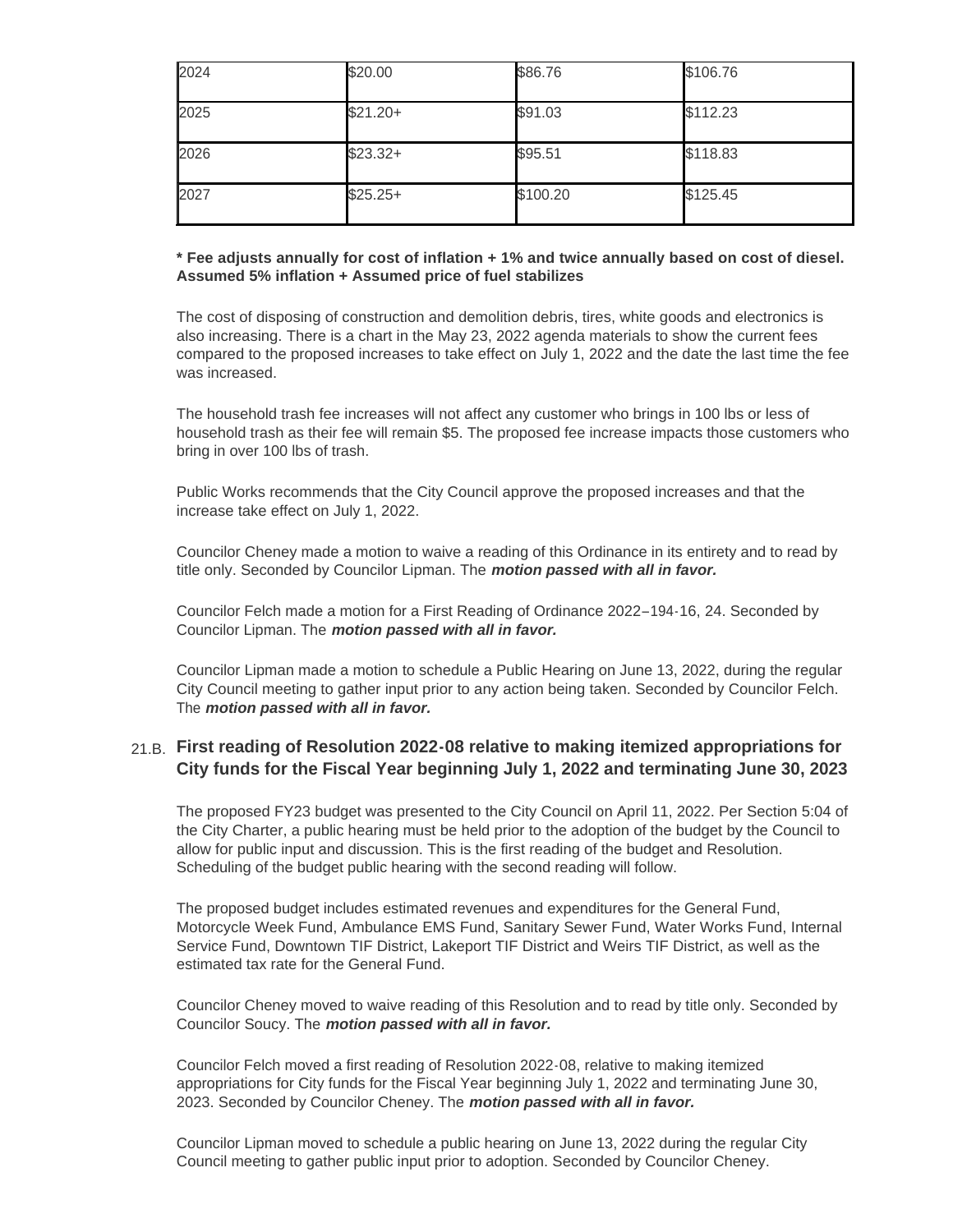Council meeting to gather public input prior to adoption. Seconded by Councilor Cheney. **Discussion:** Councilor Lipman asked about the public hearing notice. Manager Myers stated this item will appear on the agenda and it will be noticed. The *motion passed with all in favor.*

#### **2022 First Half Sewer Warrant** 21.C.

Per Chapter 189-50 C, collection of flat rate sewer accounts are collected by the Tax Collector.

Fiscal Impact: Collection of \$211,933.78

Councilor Felch made a motion to approve the 2022 first half Sewer Warrant. Seconded by Councilor Soucy. The *motion passed with all in favor.*

### **UNFINISHED BUSINESS** 22.

#### **Future of the wood bridge over the railroad tracks on Centenary Avenue** 22.A.

NH Department of Transportation (DOT) has provided a draft of the agreement (attached) for the City Council's consideration of NH DOT's proposal to rehabilitate the wood bridge over the railroad tracks on Centenary Avenue. This agreement is dependent upon the City accepting the bridge as part of the City's road system. Under this proposal all future maintenance, repair and replacement will be the responsibility of the City after the bridge has been rehabilitated. NH DOT will fund 100% of the project's participating costs, to include design costs, using Federal fiscal year 2025 funds. However, the City (the project's sponsor in the agreement) is responsible for managing the design and the construction of the project. Under this draft agreement the ownership of the wood bridge will be transferred to the City once NH DOT has accepted the bid proposal and issued a notice to proceed to construction. NH DOT has programed \$1,280,623.54 for the project. If during the design process the City determines the cost of the project will exceed the budget, then the City must request additional funding before proceeding further with the process. The following issues impact the design, rehabilitation, operations and maintenance of the bridge due to it being over an active rail line: • Due to federal regulations requiring 22 feet of clear space above the tracks, proximity of adjacent buildings, and the area's topography, very little change can be made to the steep approaches to the bridge. After the bridge is rehabilitated, it will still only be suitable for use in the summer due to the steep approaches. • The rehabilitation project will be subject to Section 106 of the Federal National Historic Act. • All work in the railroad right of way to include maintenance will require a temporary use agreement with NH DOT rail. • The only time major work on the bridge can be done without hiring a flagger from the railroad company is when the railroad is not operating, which is from November 1st to April 1st. The City will have to hire a flagger from the railroad company to be with the work crew any time the crew is in the right of way outside of that period. Late March through May and October through December are Public Work's busiest times of the year as they are working on one season's "projects/tasks" while trying to get ready for the next season.

Based on a discussion with NH DOT's bridge maintenance division manager, the City can expect the costs for maintaining the wood bridge in the future. For many years NH DOT has only been doing minimal maintenance to keep it safe to use until its removal date. If the bridge will remain in service, it is expected that the City will have to maintain it to a higher standard. Thus, the City may have higher maintenance costs than NH DOT's.

NH DOT's bridge crew did some significant work on the bridge in 2017 and 2021. They mainly replaced deck boards. The work in 2021 took 200 person-hours and cost \$10,000 in materials. One of the major problems they face in maintaining a wood bridge is when they replace deck boards. If the condition of the stringers on the bridge is poor, their maintenance crew has a hard time finding good wood for the screws/nails that attach the deck boards to the stringers. Based on NH DOT's experience, a wood bridge deck that is plowed and treated over the winter will last 10 years before the whole deck needs to be replaced. The State's Bridge Maintenance Manager believes that if we do not plow or treat the deck during the winter, we may be able to get 20 years out of a deck. Current cost for just the pressure treated lumber to re-deck the bridge is ~\$50,000. Individual boards will still have to be replaced during this period due to rot and other issues. The City will probably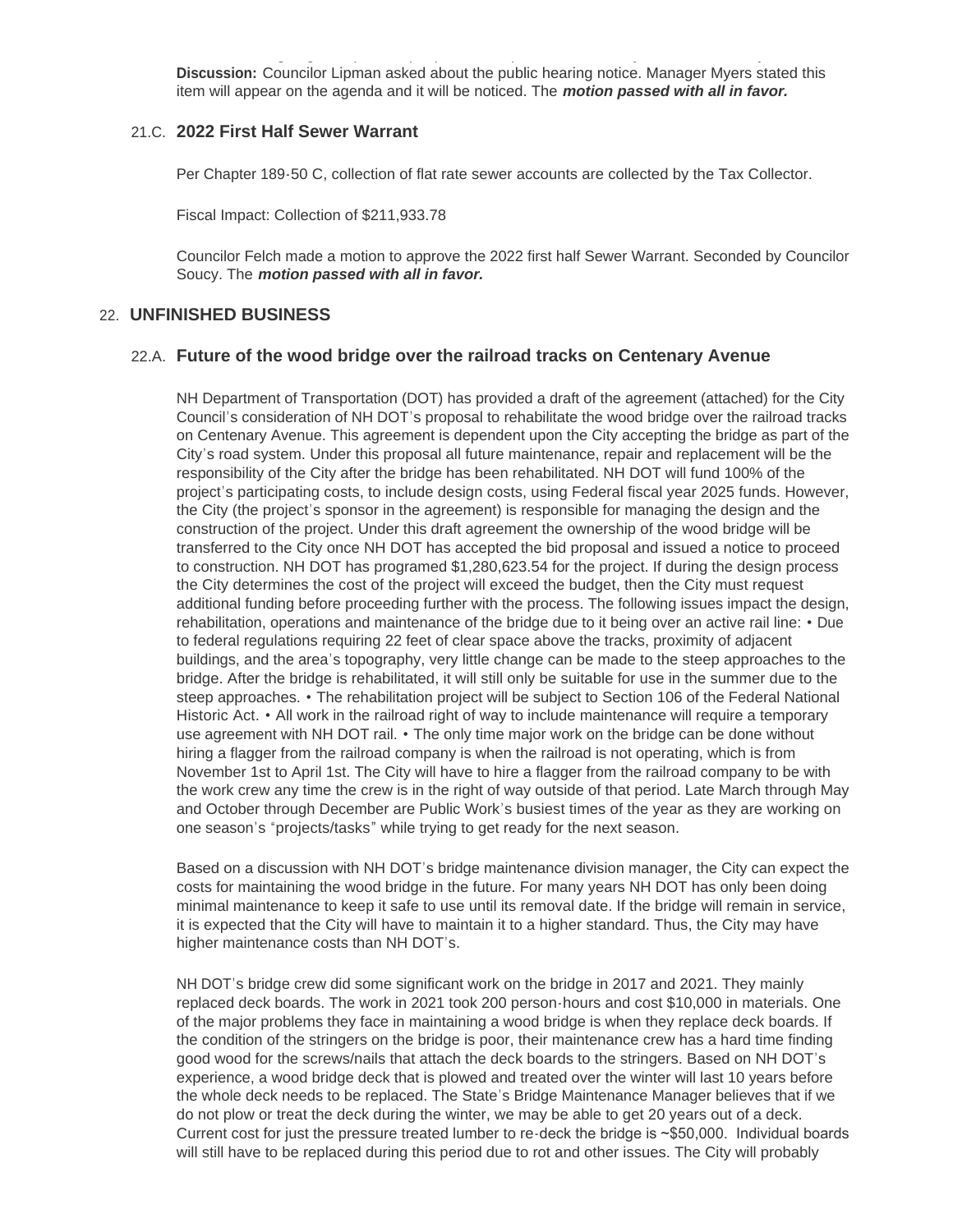spend about \$2,500 per year replacing boards on the bridge. Public Works spends at least this much each year maintaining the wood section of the Boardwalk. Public Works annually is not allocated enough funds to maintain the City's existing bridges. Another source of funds will be necessary to maintain the wood bridge if it is accepted to be part of the City's road network.

All participating costs for the rehabilitation project will be funded by NH DOT. Public Works anticipates that it will cost approximately \$2,500 (in FY 2022 dollars) annually to maintain the wood bridge.

Councilor Soucy made a motion that the City Council approve accepting the wood bridge over Centenary Avenue upon NH DOT's acceptance of the rehabilitation project's bid proposal and NH DOT's notice to proceed with the construction process. He further moved that the City Council approve the Federal Aid Project Agreement for the Project # 24181, the project to rehabilitate the wood bridge on Centenary Avenue, and authorize the City Manager to sign the agreement. Seconded by Councilor Cheney. **Discussion:** Councilor Lipman asked if this agreement has been reviewed by our legal counsel. The *motion passed with all in favor.*

# **First Amendment to EJM Holdings, LLC Lease Agreement for parking spaces for**  22.B. **occupants of residential units above the Colonial Theatre**

On November 22, 2021 the City Council approved a lease agreement with EJM Holdings, LLC to provide parking spaces for residents of the residential units above the Colonial Theatre. Attached to the agenda is a copy of that original agreement which provided for 10 spaces in the City Hall parking lot and 8 spaces in the Main Street lot. Rusty McLear of EJM Holdings, LLC has requested that the lease agreement be amended to provide for 9 parking spaces in the City Hall parking lot and 9 spaces in the Main Street lot. A map is attached to the May 23, 2022 agenda showing the new allocation of parking spaces in both lots. At the April 25, 2022 Council meeting a motion was approved to table this item. Attached to the May 23, 2022 agenda is a copy of the First Amendment to Parking Lease Agreement for the Council's review and approval.

Councilor Cheney made a motion to take this agenda item off the table. Seconded by Councilor Soucy. The *motion passed 4-1 with Councilor Felch opposed.*

Councilor Cheney made a motion to approve the First Amendment to Parking Lease Agreement as presented, and to authorize the City Manager to sign the lease amendment on behalf of the City. Seconded by Councilor Soucy. The *motion passed 4-1 with Councilor Felch opposed.*

### **Discussion of NH Electric Coop announcement regarding herbicide treatment on**  22.C. **Transmission Line 124 on Leighton Avenue**

At their April 20, 2022 meeting the Conservation Commission discussed the announcement received from NH Electric Coop and its contractor consultant, Vegetation Control Service, Inc. regarding application of herbicides to undesirable vegetation growing within the power line rights of way corridors, specifically on Transmission Line 124 on Leighton Avenue. A copy of that announcement is attached; the announcement states that treatments are scheduled to commence on or about June 15, 2022. The Conservation Commission noted that a number of homeowners in the Leighton Avenue area are concerned for their private wells and the lake's water quality.

At their May 9, 2022 meeting the City Council discussed the Conservation Commission's request that the Council not support the application of herbicides/pesticides along transmission lines with impacts to private wells and shorelands, and to not allow NH Electric Coop to proceed with the treatment as outlined in the announcement.

After discussion, the City Council tabled this matter to a future meeting pending additional information on the proposed herbicide treatment.